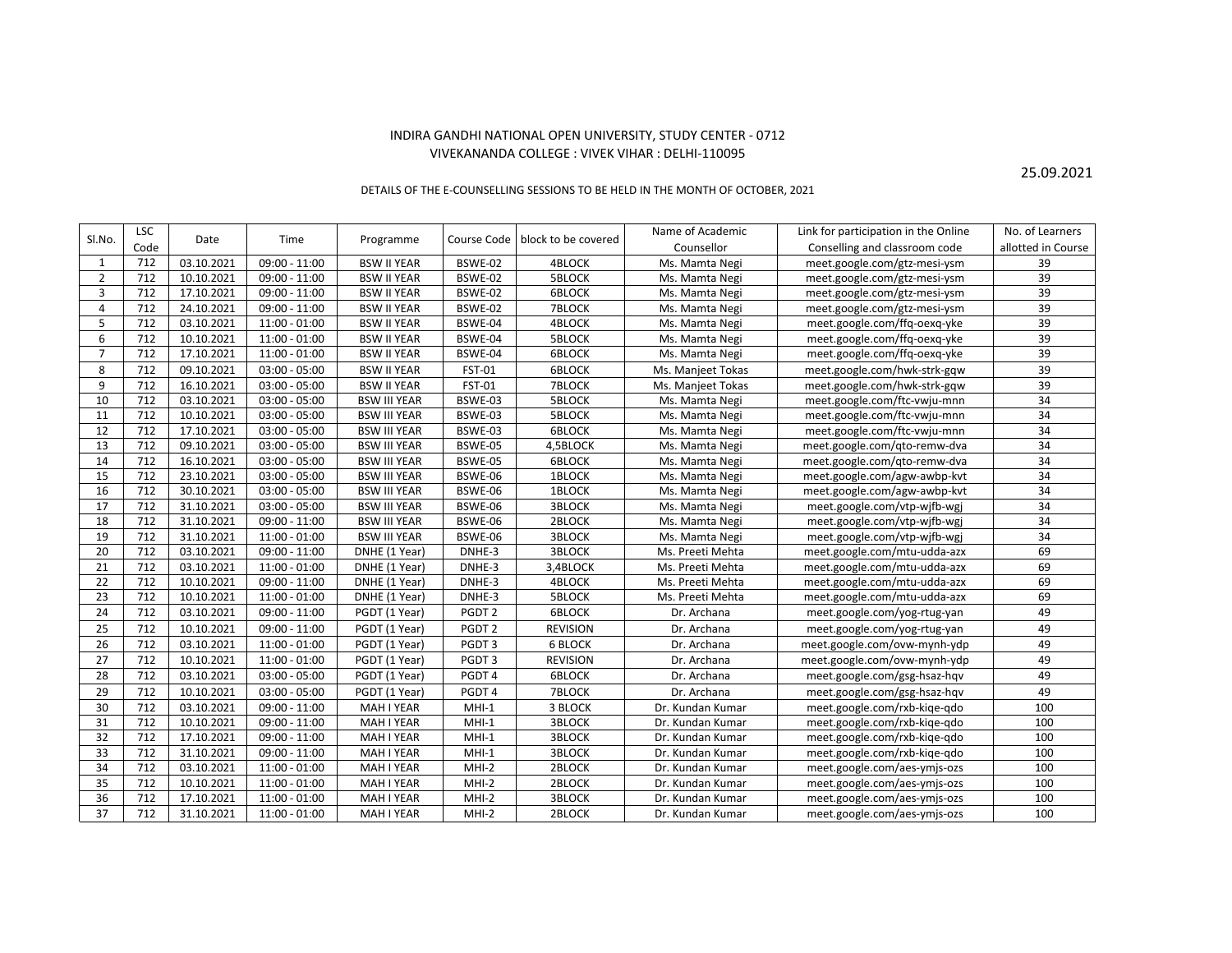| SI.No. | <b>LSC</b>      | Date       | Time            | Programme          |                | Course Code   block to be covered | Name of Academic       | Link for participation in the Online | No. of Learners    |
|--------|-----------------|------------|-----------------|--------------------|----------------|-----------------------------------|------------------------|--------------------------------------|--------------------|
|        | Code            |            |                 |                    |                |                                   | Counsellor             | Conselling and classroom code        | allotted in Course |
| 38     | 712             | 03.10.2021 | $03:00 - 05:00$ | MAH I YEAR         | $MHI-4$        | 5 BLOCK                           | Dr. Sadhana Shukla     | meet.google.com/ygm-hntf-ihu         | 100                |
| 39     | 712             | 10.10.2021 | $03:00 - 05:00$ | MAH I YEAR         | MHI-4          | 5 BLOCK                           | Dr. Sadhana Shukla     | meet.google.com/ygm-hntf-ihu         | 100                |
| 40     | 712             | 17.10.2021 | $03:00 - 05:00$ | MAH I YEAR         | MHI-4          | <b>6 BLOCK</b>                    | Dr. Sadhana Shukla     | meet.google.com/ygm-hntf-ihu         | 100                |
| 41     | 712             | 31.10.2021 | $03:00 - 05:00$ | MAH I YEAR         | MHI-4          | 6 BLOCK                           | Dr. Sadhana Shukla     | meet.google.com/ygm-hntf-ihu         | 100                |
| 42     | 712             | 09.10.2021 | $03:00 - 05:00$ | MAH I YEAR         | MHI-5          | 5 BLOCK                           | Dr. Sadhana Shukla     | meet.google.com/foz-taqw-wpr         | 100                |
| 43     | 712             | 16.10.2021 | $03:00 - 05:00$ | MAH I YEAR         | MHI-5          | 5 BLOCK                           | Dr. Sadhana Shukla     | meet.google.com/foz-taqw-wpr         | 100                |
| 44     | 712             | 03.10.2021 | $11:00 - 01:00$ | MAH II YEAR        | $MHI-3$        | 3 BLOCK                           | Dr. Amrit Anurag       | meet.google.com/fyo-vcnx-hur         | 54                 |
| 45     | 712             | 10.10.2021 | $11:00 - 01:00$ | <b>MAH II YEAR</b> | $MHI-3$        | <b>4 BLOCK</b>                    | Dr. Amrit Anurag       | meet.google.com/fyo-vcnx-hur         | 54                 |
| 46     | 712             | 17.10.2021 | $11:00 - 01:00$ | <b>MAH II YEAR</b> | $MHI-3$        | 5 BLOCK                           | Dr. Amrit Anurag       | meet.google.com/fyo-vcnx-hur         | 54                 |
| 47     | 712             | 31.10.2021 | $11:00 - 01:00$ | <b>MAH II YEAR</b> | $MHI-3$        | 6 BLOCK                           | Dr. Amrit Anurag       | meet.google.com/fyo-vcnx-hur         | 54                 |
| 48     | 712             | 03.10.2021 | $03:00 - 05:00$ | MAH II YEAR        | MHI-6          | 4,5 BLOCK                         | Dr. Amrit Anurag       | meet.google.com/vtt-yddd-pde         | 25                 |
| 49     | 712             | 10.10.2021 | $03:00 - 05:00$ | MAH II YEAR        | MHI-6          | 6 BLOCK                           | Dr. Amrit Anurag       | meet.google.com/vtt-yddd-pde         | $\overline{25}$    |
| 50     | 712             | 17.10.2021 | $03:00 - 05:00$ | MAH II YEAR        | MHI-6          | 7 BLOCK                           | Dr. Amrit Anurag       | meet.google.com/vtt-yddd-pde         | 25                 |
| 51     | 712             | 31.10.2021 | $03:00 - 05:00$ | <b>MAH II YEAR</b> | MHI-6          | 8 BLOCK                           | Dr. Amrit Anurag       | meet.google.com/vtt-yddd-pde         | 25                 |
| 52     | 712             | 09.10.2021 | $03:00 - 05:00$ | MAH II YEAR        | MHI-8          | 5 BLOCK                           | Dr. Amrit Anurag       | meet.google.com/rhm-hxho-zbp         | 44                 |
| 53     | 712             | 16.10.2021 | $03:00 - 05:00$ | MAH II YEAR        | MHI-8          | 6,7BLOCK                          | Dr. Amrit Anurag       | meet.google.com/rhm-hxho-zbp         | 44                 |
| 54     | 712             | 03.10.2021 | $01:00 - 03:00$ | MAH II YEAR        | MHI-9          | 3 BLOCK                           | Dr. Amrit Anurag       | meet.google.com/gop-uypn-fpu         | 52                 |
| 55     | 712             | 10.10.2021 | $01:00 - 03:00$ | <b>MAH II YEAR</b> | MHI-9          | 4 BLOCK                           | Dr. Amrit Anurag       | meet.google.com/gop-uypn-fpu         | 52                 |
| 56     | $\frac{1}{712}$ | 17.10.2021 | $01:00 - 03:00$ | <b>MAH II YEAR</b> | MHI-9          | 5 BLOCK                           | Dr. Amrit Anurag       | meet.google.com/gop-uypn-fpu         | 52                 |
| 57     | 712             | 31.10.2021 | $01:00 - 03:00$ | MAH II YEAR        | MHI-9          | 6 BLOCK                           | Dr. Amrit Anurag       | meet.google.com/qop-uypn-fpu         | 52                 |
| 58     | 712             | 03.10.2021 | 09:00 - 11:00   | MEC I YEAR         | <b>MEC-002</b> | <b>4BLOCK</b>                     | Mr. Amit Singh Khokhar | meet.google.com/ayi-atvn-vwx         | 112                |
| 59     | 712             | 10.10.2021 | 09:00 - 11:00   | MEC I YEAR         | <b>MEC-002</b> | 4BLOCK                            | Mr. Amit Singh Khokhar | meet.google.com/ayi-atvn-vwx         | 112                |
| 60     | 712             | 03.10.2021 | $11:00 - 01:00$ | MEC I YEAR         | <b>MEC-004</b> | 4BLOCK                            | Mr. Amit Singh Khokhar | meet.google.com/eqf-intp-tmz         | 112                |
| 61     | 712             | 10.10.2021 | $11:00 - 01:00$ | MEC I YEAR         | <b>MEC-004</b> | 4BLOCK                            | Mr. Amit Singh Khokhar | meet.google.com/eqf-intp-tmz         | 112                |
| 62     | 712             | 03.10.2021 | $03:00 - 05:00$ | MEC I YEAR         | <b>MEC-103</b> | <b>4BLOCK</b>                     | Mr. Amit Singh Khokhar | meet.google.com/wwx-bquk-nsd         | $\frac{112}{2}$    |
| 63     | 712             | 10.10.2021 | $03:00 - 05:00$ | MEC I YEAR         | <b>MEC-103</b> | 4BLOCK                            | Mr. Amit Singh Khokhar | meet.google.com/wwx-bquk-nsd         | 112                |
| 64     | 712             | 17.10.2021 | $09:00 - 11:00$ | MEC I YEAR         | <b>MEC-105</b> | 1,2BLOCK                          | Mr. Lalit              | meet.google.com/jkz-xqfg-iog         | 112                |
| 65     | 712             | 17.10.2021 | $11:00 - 01:00$ | MEC I YEAR         | <b>MEC-105</b> | 1,2BLOCK                          | Mr. Lalit              | meet.google.com/jkz-xqfg-iog         | 112                |
| 66     | 712             | 24.10.2021 | $09:00 - 11:00$ | MEC I YEAR         | <b>MEC-105</b> | 3 Block                           | Mr. Lalit              | meet.google.com/jkz-xqfg-iog         | 112                |
| 67     | 712             | 31.10.2021 | $09:00 - 11:00$ | MEC I YEAR         | <b>MEC-105</b> | 3,4BLOCK                          | Mr. Lalit              | meet.google.com/jkz-xqfg-iog         | 112                |
| 68     | 712             | 31.10.2021 | $11:00 - 01:00$ | MEC I YEAR         | <b>MEC-105</b> | 3,4BLOCK                          | Mr. Lalit              | meet.google.com/jkz-xqfg-iog         | 112                |
| 69     | 712             | 03.10.2021 | 09:00 - 11:00   | MEC II YEAR        | <b>MEC-007</b> | 5,6BLOCK                          | Mr. Lalit              | meet.google.com/ifg-rmqc-thj         | 55                 |
| 70     | 712             | 10.10.2021 | $09:00 - 11:00$ | MEC II YEAR        | <b>MEC-007</b> | 5,6BLOCK                          | Mr. Lalit              | meet.google.com/ifg-rmqc-thj         | 55                 |
| 71     | 712             | 03.10.2021 | $11:00 - 01:00$ | MEC II YEAR        | <b>MEC-106</b> | 5,6BLOCK                          | Mr. Lalit              | meet.google.com/aer-mtyh-vsu         | 55                 |
| 72     | 712             | 10.10.2021 | $11:00 - 01:00$ | MEC II YEAR        | MEC-106        | 5,6BLOCK                          | Mr. Lalit              | meet.google.com/aer-mtyh-vsu         | 55                 |
| 73     | 712             | 09.10.2021 | $03:00 - 05:00$ | MEC II YEAR        | MEC-109        | 1BLOCK                            | Mr. Lalit              | meet.google.com/sxz-cmpy-zov         | 55                 |
| 74     | 712             | 16.10.2021 | $03:00 - 05:00$ | MEC II YEAR        | <b>MEC-109</b> | 2BLOCK                            | Mr. Lalit              | meet.google.com/sxz-cmpy-zov         | 55                 |
| 75     | 712             | 23.10.2021 | $03:00 - 05:00$ | MEC II YEAR        | <b>MEC-109</b> | 1BLOCK                            | Mr. Lalit              | meet.google.com/sxz-cmpy-zov         | 55                 |
| 76     | 712             | 30.10.2021 | $03:00 - 05:00$ | MEC II YEAR        | <b>MEC-109</b> | 2BLOCK                            | Mr. Lalit              | meet.google.com/sxz-cmpy-zov         | 55                 |
| 77     | 712             | 03.10.2021 | 09:00 - 11:00   | MEG I YEAR         | MEG-1          | 4BLOCK                            | Mr. Amit Kumar         | meet.google.com/shq-bkrj-qdx         | 149                |
| 78     | 712             | 10.10.2021 | 09:00 - 11:00   | MEG I YEAR         | MEG-1          | <b>5BLOCK</b>                     | Mr. Amit Kumar         | meet.google.com/shq-bkrj-qdx         | 149                |
| 79     | 712             | 17.10.2021 | 09:00 - 11:00   | MEG I YEAR         | MEG-1          | <b>6BLOCK</b>                     | Mr. Amit Kumar         | meet.google.com/shq-bkrj-qdx         | 149                |
|        |                 |            |                 |                    |                |                                   |                        |                                      |                    |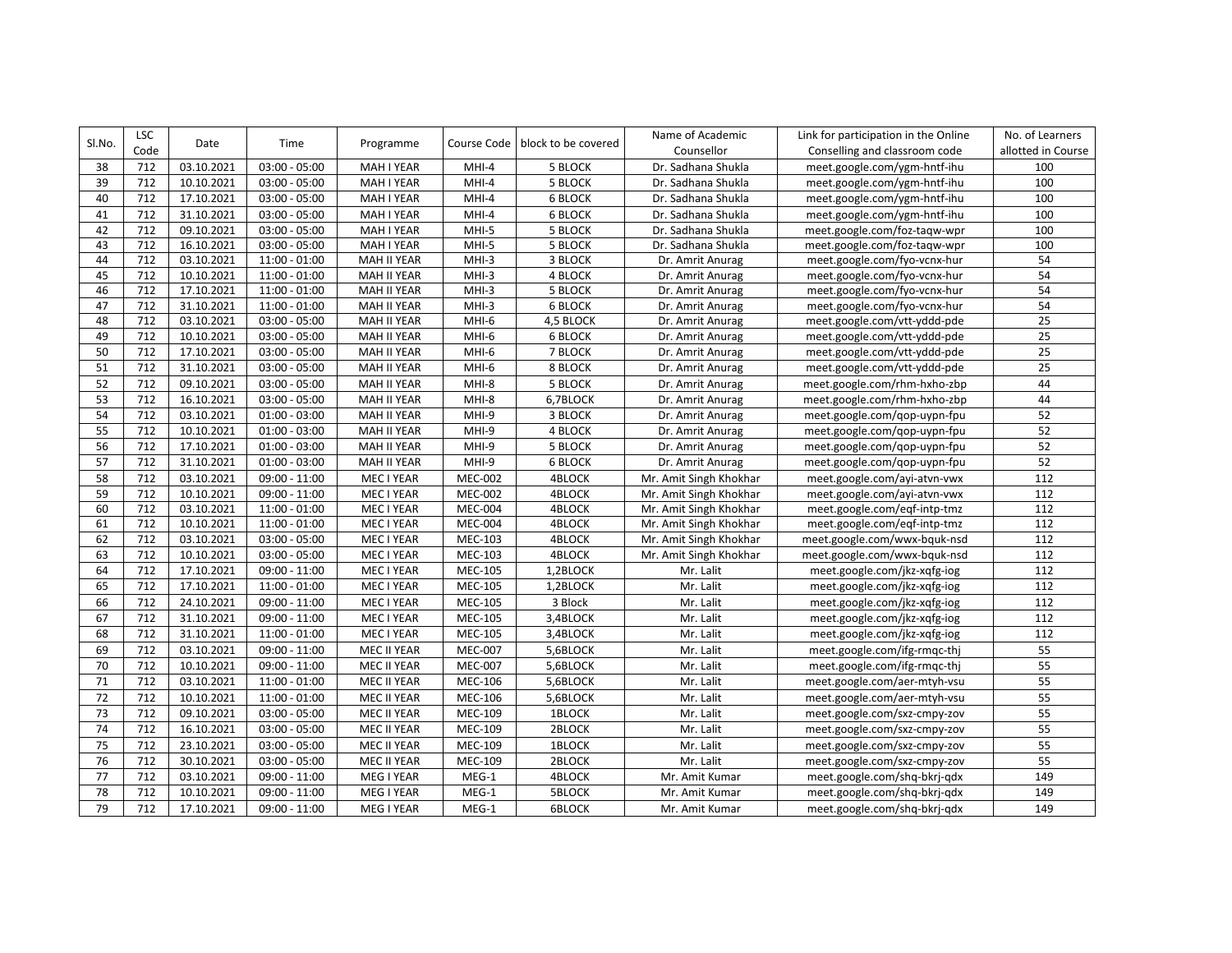| Sl.No. | <b>LSC</b> | Date       | Time            | Programme   | Course Code   | block to be covered | Name of Academic      | Link for participation in the Online | No. of Learners    |
|--------|------------|------------|-----------------|-------------|---------------|---------------------|-----------------------|--------------------------------------|--------------------|
|        | Code       |            |                 |             |               |                     | Counsellor            | Conselling and classroom code        | allotted in Course |
| 80     | 712        | 31.10.2021 | 09:00 - 11:00   | MEG I YEAR  | MEG-1         | 7BLOCK              | Mr. Amit Kumar        | meet.google.com/shq-bkrj-qdx         | 149                |
| 81     | 712        | 03.10.2021 | $11:00 - 01:00$ | MEG I YEAR  | MEG-2         | 4BLOCK              | Mr. Amit Kumar        | meet.google.com/gjx-jjmm-hno         | 149                |
| 82     | 712        | 10.10.2021 | $11:00 - 01:00$ | MEG I YEAR  | MEG-2         | 5BLOCK              | Mr. Amit Kumar        | meet.google.com/gjx-jjmm-hno         | 149                |
| 83     | 712        | 17.10.2021 | $11:00 - 01:00$ | MEG I YEAR  | $MEG-2$       | 6BLOCK              | Mr. Amit Kumar        | meet.google.com/gjx-jjmm-hno         | 149                |
| 84     | 712        | 31.10.2021 | $11:00 - 01:00$ | MEG I YEAR  | MEG-2         | 7BLOCK              | Mr. Amit Kumar        | meet.google.com/gjx-jjmm-hno         | 149                |
| 85     | 712        | 03.10.2021 | $03:00 - 05:00$ | MEG I YEAR  | MEG-3         | <b>3BLOCK</b>       | Mr. Anand Kumar Singh | meet.google.com/uzv-sduv-uyj         | 149                |
| 86     | 712        | 10.10.2021 | $03:00 - 05:00$ | MEG I YEAR  | MEG-3         | 3BLOCK              | Mr. Anand Kumar Singh | meet.google.com/uzv-sduv-uyj         | 149                |
| 87     | 712        | 17.10.2021 | $03:00 - 05:00$ | MEG I YEAR  | MEG-3         | 4BLOCK              | Mr. Anand Kumar Singh | meet.google.com/uzv-sduv-uyj         | 149                |
| 88     | 712        | 31.10.2021 | $03:00 - 05:00$ | MEG I YEAR  | MEG-3         | 4BLOCK              | Mr. Anand Kumar Singh | meet.google.com/uzv-sduv-uyj         | 149                |
| 89     | 712        | 09.10.2021 | $03:00 - 05:00$ | MEG I YEAR  | MEG-4         | <b>5BLOCK</b>       | Mr. Amit Kumar        | meet.google.com/bfr-qmhq-fbu         | 149                |
| 90     | 712        | 16.10.2021 | $03:00 - 05:00$ | MEG I YEAR  | MEG-4         | 6BLOCK              | Mr. Amit Kumar        | meet.google.com/bfr-qmhq-fbu         | 149                |
| 91     | 712        | 03.10.2021 | $11:00 - 01:00$ | MEG II YEAR | MEG-14        | <b>3BLOCK</b>       | Mr. Anand Kumar Singh | meet.google.com/uib-zhsu-vhk         | 26                 |
| 92     | 712        | 10.10.2021 | $11:00 - 01:00$ | MEG II YEAR | MEG-14        | <b>3BLOCK</b>       | Mr. Anand Kumar Singh | meet.google.com/uib-zhsu-vhk         | 26                 |
| 93     | 712        | 17.10.2021 | $11:00 - 01:00$ | MEG II YEAR | MEG-14        | 4BLOCK              | Mr. Anand Kumar Singh | meet.google.com/uib-zhsu-vhk         | 26                 |
| 94     | 712        | 31.10.2021 | $11:00 - 01:00$ | MEG II YEAR | <b>MEG-14</b> | 5BLOCK              | Mr. Anand Kumar Singh | meet.google.com/uib-zhsu-vhk         | 26                 |
| 95     | 712        | 09.10.2021 | $01:00 - 03:00$ | MEG II YEAR | MEG-6         | 1BLOCK              | Mr. Amit Kumar        | meet.google.com/yzm-vcin-tnt         | 20                 |
| 96     | 712        | 16.10.2021 | $01:00 - 03:00$ | MEG II YEAR | MEG-6         | 2BLOCK              | Mr. Amit Kumar        | meet.google.com/yzm-vcin-tnt         | 20                 |
| 97     | 712        | 23.10.2021 | $01:00 - 03:00$ | MEG II YEAR | MEG-6         | 2 BLOCK             | Mr. Amit Kumar        | meet.google.com/yzm-vcin-tnt         | 20                 |
| 98     | 712        | 30.10.2021 | $01:00 - 03:00$ | MEG II YEAR | $MEG-6$       | 3 BLOCK             | Mr. Amit Kumar        | meet.google.com/yzm-vcin-tnt         | 20                 |
| 99     | 712        | 03.10.2021 | $09:00 - 11:00$ | MEG II YEAR | MEG-7         | 4BLOCK              | Mr. Anand Kumar Singh | meet.google.com/giv-nrcx-snz         | 84                 |
| 100    | 712        | 10.10.2021 | $09:00 - 11:00$ | MEG II YEAR | MEG-7         | 4BLOCK              | Mr. Anand Kumar Singh | meet.google.com/giv-nrcx-snz         | 84                 |
| 101    | 712        | 03.10.2021 | $09:00 - 11:00$ | MHD I YEAR  | <b>MHD-02</b> | 5BLOCK              | Dr. Avadesh Kumar     | meet.google.com/oih-psic-eyj         | 101                |
| 102    | 712        | 10.10.2021 | 09:00 - 11:00   | MHD I YEAR  | MHD-02        | <b>5BLOCK</b>       | Dr. Avadesh Kumar     | meet.google.com/oih-psic-eyj         | 101                |
| 103    | 712        | 17.10.2021 | $09:00 - 11:00$ | MHD I YEAR  | MHD-02        | <b>6BLOCK</b>       | Dr. Avadesh Kumar     | meet.google.com/oih-psic-eyj         | 101                |
| 104    | 712        | 31.10.2021 | 09:00 - 11:00   | MHD I YEAR  | MHD-02        | <b>6BLOCK</b>       | Dr. Avadesh Kumar     | meet.google.com/oih-psic-eyj         | 101                |
| 105    | 712        | 03.10.2021 | $11:00 - 01:00$ | MHD I YEAR  | MHD-03        | 4BLOCK              | Dr. Avadesh Kumar     | meet.google.com/ser-ytui-toi         | 101                |
| 106    | 712        | 10.10.2021 | $11:00 - 01:00$ | MHD I YEAR  | MHD-03        | 5BLOCK              | Dr. Avadesh Kumar     | meet.google.com/ser-ytui-toi         | 101                |
| 107    | 712        | 17.10.2021 | $11:00 - 01:00$ | MHD I YEAR  | MHD-03        | 6BLOCK              | Dr. Avadesh Kumar     | meet.google.com/ser-ytui-toi         | 101                |
| 108    | 712        | 31.10.2021 | $11:00 - 01:00$ | MHD I YEAR  | MHD-03        | <b>6BLOCK</b>       | Dr. Avadesh Kumar     | meet.google.com/ser-ytui-toi         | 101                |
| 109    | 712        | 09.10.2021 | $03:00 - 05:00$ | MHD I YEAR  | MHD-04        | <b>5BLOCK</b>       | Dr. Avadesh Kumar     | meet.google.com/ekd-rvoj-vkd         | 101                |
| 110    | 712        | 16.10.2021 | $03:00 - 05:00$ | MHD I YEAR  | MHD-04        | 6BLOCK              | Dr. Avadesh Kumar     | meet.google.com/ekd-rvoj-vkd         | 101                |
| 111    | 712        | 03.10.2021 | $03:00 - 05:00$ | MHD I YEAR  | MHD-06        | 4BLOCK              | Dr. Avadesh Kumar     | meet.google.com/msp-yzqi-xst         | 101                |
| 112    | 712        | 10.10.2021 | $03:00 - 05:00$ | MHD I YEAR  | MHD-06        | <b>5BLOCK</b>       | Dr. Avadesh Kumar     | meet.google.com/msp-yzqi-xst         | 101                |
| 113    | 712        | 17.10.2021 | $03:00 - 05:00$ | MHD I YEAR  | MHD-06        | 6BLOCK              | Dr. Avadesh Kumar     | meet.google.com/msp-yzqi-xst         | 101                |
| 114    | 712        | 31.10.2021 | $03:00 - 05:00$ | MHD I YEAR  | MHD-06        | 7,8 BLOCK           | Dr. Avadesh Kumar     | meet.google.com/msp-yzqi-xst         | 101                |
| 115    | 712        | 03.10.2021 | $11:00 - 01:00$ | MHD II YEAR | <b>MHD-05</b> | <b>3BLOCK</b>       | Dr. Gopal Lal Meena   | meet.google.com/gmu-zxgp-qze         | 72                 |
| 116    | 712        | 10.10.2021 | $11:00 - 01:00$ | MHD II YEAR | <b>MHD-05</b> | 4BLOCK              | Dr. Gopal Lal Meena   | meet.google.com/qmu-zxgp-qze         | $\overline{72}$    |
| 117    | 712        | 17.10.2021 | $11:00 - 01:00$ | MHD II YEAR | <b>MHD-05</b> | 4BLOCK              | Dr. Gopal Lal Meena   | meet.google.com/qmu-zxgp-qze         | 72                 |
| 118    | 712        | 31.10.2021 | $11:00 - 01:00$ | MHD II YEAR | MHD-05        | 5BLOCK              | Dr. Gopal Lal Meena   | meet.google.com/qmu-zxgp-qze         | 72                 |
| 119    | 712        | 03.10.2021 | 09:00 - 11:00   | MHD II YEAR | <b>MHD-14</b> | 1 BLOCK             | Dr. Aishwarya         | meet.google.com/wuv-adup-kpb         | 19                 |
| 120    | 712        | 10.10.2021 | $09:00 - 11:00$ | MHD II YEAR | MHD-14        | 1 BLOCK             | Dr. Aishwarya         | meet.google.com/wuv-adup-kpb         | 19                 |
| 121    | 712        | 17.10.2021 | $09:00 - 11:00$ | MHD II YEAR | MHD-14        | 2 BLOCK             | Dr. Aishwarya         | meet.google.com/wuv-adup-kpb         | 19                 |
|        |            |            |                 |             |               |                     |                       |                                      |                    |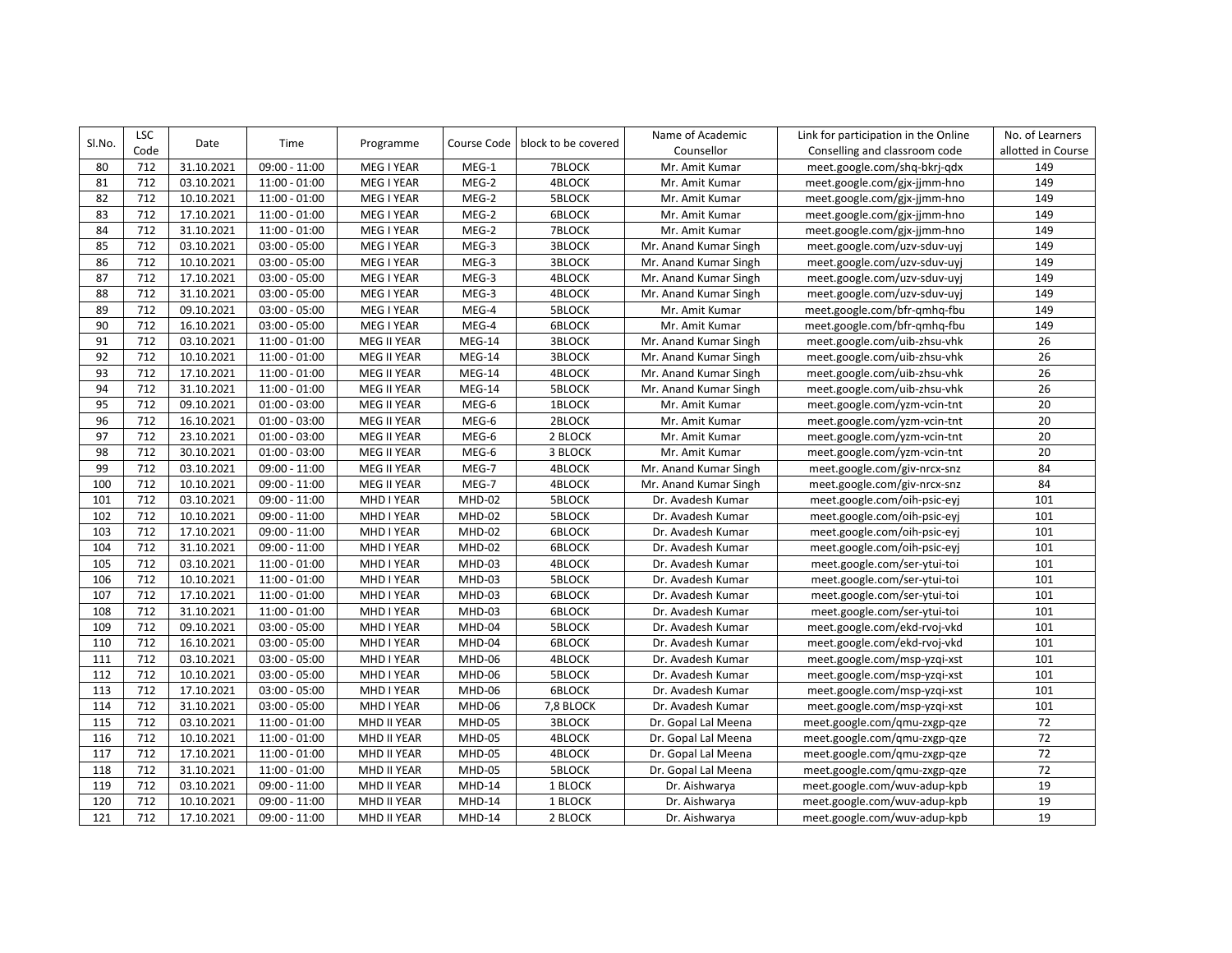| SI.No. | <b>LSC</b> | Date       | Time            | Programme          | Course Code | block to be covered | Name of Academic        | Link for participation in the Online | No. of Learners    |
|--------|------------|------------|-----------------|--------------------|-------------|---------------------|-------------------------|--------------------------------------|--------------------|
|        | Code       |            |                 |                    |             |                     | Counsellor              | Conselling and classroom code        | allotted in Course |
| 122    | 712        | 24.10.2021 | 09:00 - 11:00   | MHD II YEAR        | MHD-14      | 2 BLOCK             | Dr. Aishwarya           | meet.google.com/wuv-adup-kpb         | 19                 |
| 123    | 712        | 31.10.2021 | $09:00 - 11:00$ | MHD II YEAR        | MHD-14      | 3 BLOCK             | Dr. Aishwarya           | meet.google.com/wuv-adup-kpb         | 19                 |
| 124    | 712        | 23.10.2021 | $03:00 - 05:00$ | MHD II YEAR        | $MHD-18$    | 1 BLOCK             | Dr. Avadesh Kumar       | meet.google.com/qyk-raea-tpc         | 8                  |
| 125    | 712        | 30.10.2021 | $03:00 - 05:00$ | MHD II YEAR        | $MHD-18$    | 1 BLOCK             | Dr. Avadesh Kumar       | meet.google.com/qyk-raea-tpc         | 8                  |
| 126    | 712        | 09.10.2021 | $03:00 - 05:00$ | MPA I YEAR         | MPA-011     | 18UNIT              | Dr. Manish Kumar        | meet.google.com/jzp-ccba-xpq         | 78                 |
| 127    | 712        | 16.10.2021 | $03:00 - 05:00$ | MPA I YEAR         | MPA-011     | 18UNIT              | Dr. Manish Kumar        | meet.google.com/jzp-ccba-xpq         | 78                 |
| 128    | 712        | 03.10.2021 | $09:00 - 11:00$ | MPA I YEAR         | MPA-012     | 12UNIT              | Dr. Manish Kumar        | meet.google.com/hno-zxub-zwd         | $\overline{78}$    |
| 129    | 712        | 10.10.2021 | 09:00 - 11:00   | MPA I YEAR         | MPA-012     | 16UNIT              | Dr. Manish Kumar        | meet.google.com/hno-zxub-zwd         | 78                 |
| 130    | 712        | 17.10.2021 | 09:00 - 11:00   | MPA I YEAR         | MPA-012     | 17UNIT              | Dr. Manish Kumar        | meet.google.com/hno-zxub-zwd         | 78                 |
| 131    | 712        | 31.10.2021 | 09:00 - 11:00   | MPA I YEAR         | MPA-012     | 18UNIT              | Dr. Manish Kumar        | meet.google.com/hno-zxub-zwd         | 78                 |
| 132    | 712        | 03.10.2021 | $11:00 - 01:00$ | MPA I YEAR         | MPA-013     | 12,13,14UNIT        | Dr. Shyam Sundar Prasad | meet.google.com/rbs-fkga-nzy         | 78                 |
| 133    | 712        | 10.10.2021 | $11:00 - 01:00$ | MPA I YEAR         | MPA-013     | 15,16,17UNIT        | Dr. Shyam Sundar Prasad | meet.google.com/rbs-fkga-nzy         | 78                 |
| 134    | 712        | 17.10.2021 | $11:00 - 01:00$ | MPA I YEAR         | MPA-013     | 18,19,20UNIT        | Dr. Shyam Sundar Prasad | meet.google.com/rbs-fkga-nzy         | 78                 |
| 135    | 712        | 31.10.2021 | $11:00 - 01:00$ | MPA I YEAR         | MPA-013     | 21,22UNIT           | Dr. Shyam Sundar Prasad | meet.google.com/rbs-fkga-nzy         | 78                 |
| 136    | 712        | 03.10.2021 | $01:00 - 03:00$ | MPA I YEAR         | MPA-014     | 5UNIT               | Dr. Manish Kumar        | meet.google.com/cdy-rand-pkh         | 78                 |
| 137    | 712        | 10.10.2021 | $01:00 - 03:00$ | MPA I YEAR         | MPA-014     | 9UNIT               | Dr. Manish Kumar        | meet.google.com/cdy-rand-pkh         | 78                 |
| 138    | 712        | 17.10.2021 | $01:00 - 03:00$ | MPA I YEAR         | MPA-014     | 10UNIT              | Dr. Manish Kumar        | meet.google.com/cdy-rand-pkh         | $\overline{78}$    |
| 139    | 712        | 31.10.2021 | $01:00 - 03:00$ | MPA I YEAR         | MPA-014     | 15UNIT              | Dr. Manish Kumar        | meet.google.com/cdy-rand-pkh         | 78                 |
| 140    | 712        | 03.10.2021 | $11:00 - 01:00$ | MPA II YEAR        | MPA-015     | 14,15,16UNIT        | Ms. Tanya Fransz        | meet.google.com/ict-ipcf-vgf         | 20                 |
| 141    | 712        | 10.10.2021 | $11:00 - 01:00$ | MPA II YEAR        | MPA-015     | 17,18,19UNIT        | Ms. Tanya Fransz        | meet.google.com/ict-ipcf-vgf         | 20                 |
| 142    | 712        | 17.10.2021 | $11:00 - 01:00$ | <b>MPA II YEAR</b> | MPA-015     | 20,21,22UNIT        | Ms. Tanya Fransz        | meet.google.com/ict-ipcf-vgf         | 20                 |
| 143    | 712        | 31.10.2021 | $11:00 - 01:00$ | <b>MPA II YEAR</b> | MPA-015     | 14,15,16UNIT        | Ms. Tanya Fransz        | meet.google.com/ict-ipcf-vgf         | $\overline{20}$    |
| 144    | 712        | 03.10.2021 | $03:00 - 05:00$ | MPA II YEAR        | MPA-016     | 12,13UNIT           | Dr. Shyam Sundar Prasad | meet.google.com/wjb-djfk-vsp         | 20                 |
| 145    | 712        | 10.10.2021 | $03:00 - 05:00$ | MPA II YEAR        | MPA-016     | 14,15UNIT           | Dr. Shyam Sundar Prasad | meet.google.com/wjb-djfk-vsp         | 20                 |
| 146    | 712        | 17.10.2021 | $03:00 - 05:00$ | MPA II YEAR        | MPA-016     | 16,17UNIT           | Dr. Shyam Sundar Prasad | meet.google.com/wjb-djfk-vsp         | 20                 |
| 147    | 712        | 03.10.2021 | $01:00 - 03:00$ | <b>MPA II YEAR</b> | MPS-003     | 2BLOCK              | Ms. Priyanka            | meet.google.com/dim-hwnw-mqf         | 17                 |
| 148    | 712        | 10.10.2021 | $01:00 - 03:00$ | <b>MPA II YEAR</b> | MPS-003     | 2BLOCK              | Ms. Priyanka            | meet.google.com/dim-hwnw-mqf         | 17                 |
| 149    | 712        | 17.10.2021 | $01:00 - 03:00$ | MPA II YEAR        | MPS-003     | 2BLOCK              | Ms. Priyanka            | meet.google.com/dim-hwnw-mqf         | $17\,$             |
| 150    | 712        | 31.10.2021 | $01:00 - 03:00$ | <b>MPA II YEAR</b> | MPS-003     | 2BLOCK              | Ms. Priyanka            | meet.google.com/dim-hwnw-mqf         | 17                 |
| 151    | 712        | 03.10.2021 | 09:00 - 11:00   | MPA II YEAR        | MSO-002     | 7BLOCK              | Ms. Archana Pandey      | meet.google.com/rpk-zycb-bsd         | 8                  |
| 152    | 712        | 10.10.2021 | 09:00 - 11:00   | MPA II YEAR        | MSO-002     | 8BLOCK              | Ms. Archana Pandey      | meet.google.com/rpk-zycb-bsd         | 8                  |
| 153    | 712        | 17.10.2021 | $09:00 - 11:00$ | MPA II YEAR        | MSO-002     | 8BLOCK              | Ms. Archana Pandey      | meet.google.com/rpk-zycb-bsd         | 8                  |
| 154    | 712        | 31.10.2021 | $09:00 - 11:00$ | MPA II YEAR        | MSO-002     | <b>REVISION</b>     | Ms. Archana Pandey      | meet.google.com/rpk-zycb-bsd         | 8                  |
| 155    | 712        | 09.10.2021 | $03:00 - 05:00$ | MPS I YEAR         | MPS-001     | 2BLOCK              | Ms. Priyanka            | meet.google.com/jeq-bfkg-pwo         | 339                |
| 156    | 712        | 16.10.2021 | $03:00 - 05:00$ | MPS I YEAR         | MPS-001     | 2BLOCK              | Ms. Priyanka            | meet.google.com/jeq-bfkg-pwo         | 339                |
| 157    | 712        | 03.10.2021 | $09:00 - 11:00$ | MPS I YEAR         | MPS-002     | 2BLOCK              | Ms. Priyanka            | meet.google.com/boq-zbfj-vew         | 339                |
| 158    | 712        | 10.10.2021 | 09:00 - 11:00   | MPS I YEAR         | MPS-002     | 2BLOCK              | Ms. Priyanka            | meet.google.com/boq-zbfj-vew         | 339                |
| 159    | 712        | 17.10.2021 | 09:00 - 11:00   | MPS I YEAR         | MPS-002     | 2BLOCK              | Ms. Priyanka            | meet.google.com/boq-zbfj-vew         | 339                |
| 160    | 712        | 31.10.2021 | 09:00 - 11:00   | MPS I YEAR         | MPS-002     | 2BLOCK              | Ms. Priyanka            | meet.google.com/boq-zbfj-vew         | 339                |
| 161    | 712        | 03.10.2021 | $01:00 - 03:00$ | MPS I YEAR         | MPS-003     | 2BLOCK              | Ms. Priyanka            | meet.google.com/dim-hwnw-mqf         | 339                |
| 162    | 712        | 10.10.2021 | $01:00 - 03:00$ | MPS I YEAR         | MPS-003     | 2BLOCK              | Ms. Priyanka            | meet.google.com/dim-hwnw-mqf         | 339                |
| 163    | 712        | 17.10.2021 | $01:00 - 03:00$ | MPS I YEAR         | MPS-003     | 2BLOCK              | Ms. Priyanka            | meet.google.com/dim-hwnw-mgf         | 339                |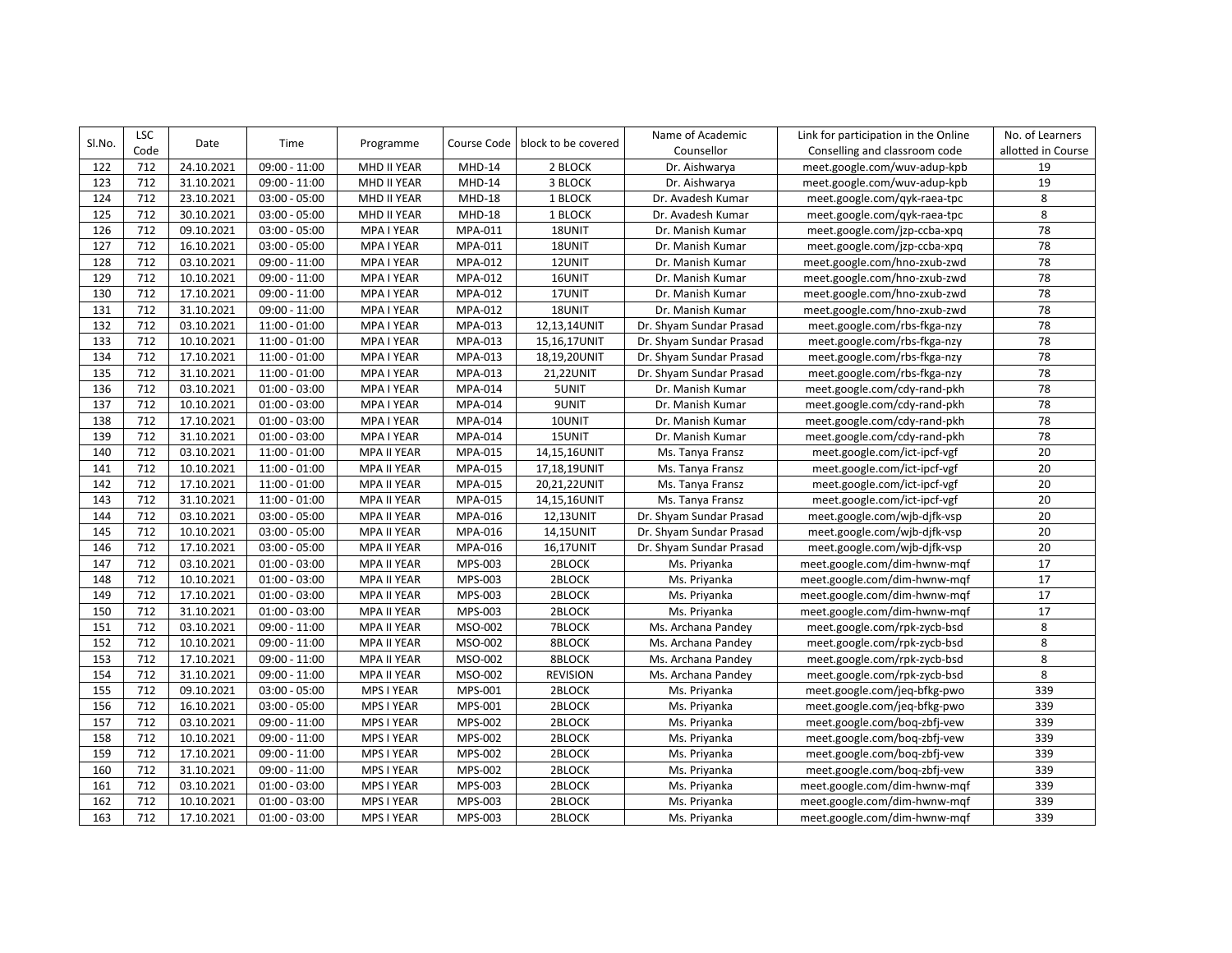| Sl.No. | <b>LSC</b> | Date       | Time            | Programme          | Course Code     | block to be covered | Name of Academic        | Link for participation in the Online | No. of Learners    |
|--------|------------|------------|-----------------|--------------------|-----------------|---------------------|-------------------------|--------------------------------------|--------------------|
|        | Code       |            |                 |                    |                 |                     | Counsellor              | Conselling and classroom code        | allotted in Course |
| 164    | 712        | 31.10.2021 | $01:00 - 03:00$ | MPS I YEAR         | MPS-003         | 2BLOCK              | Ms. Priyanka            | meet.google.com/dim-hwnw-mqf         | 339                |
| 165    | 712        | 03.10.2021 | $03:00 - 05:00$ | MPS I YEAR         | MPS-004         | 2BLOCK              | Ms. Priyanka            | meet.google.com/xet-poxe-vfq         | 339                |
| 166    | 712        | 10.10.2021 | $03:00 - 05:00$ | MPS I YEAR         | MPS-004         | 2BLOCK              | Ms. Priyanka            | meet.google.com/xet-poxe-vfq         | 339                |
| 167    | 712        | 17.10.2021 | $03:00 - 05:00$ | MPS I YEAR         | MPS-004         | 2BLOCK              | Ms. Priyanka            | meet.google.com/xet-poxe-vfq         | 339                |
| 168    | 712        | 31.10.2021 | $03:00 - 05:00$ | MPS I YEAR         | MPS-004         | 2BLOCK              | Ms. Priyanka            | meet.google.com/xet-poxe-vfq         | 339                |
| 169    | 712        | 23.10.2021 | $01:00 - 03:00$ | MPS II YEAR        | <b>MGPE-008</b> | 1BLOCK              | Dr. Maheep              | meet.google.com/wnb-kfvd-xne         | 70                 |
| 170    | 712        | 30.10.2021 | $01:00 - 03:00$ | <b>MPS II YEAR</b> | MGPE-008        | 2BLOCK              | Dr. Maheep              | meet.google.com/wnb-kfvd-xne         | 70                 |
| 171    | 712        | 23.10.2021 | $03:00 - 05:00$ | <b>MPS II YEAR</b> | MGPE-010        | <b>1BLOCK</b>       | Dr. Maheep              | meet.google.com/eoj-urvk-wzg         | 15                 |
| 172    | 712        | 30.10.2021 | $03:00 - 05:00$ | MPS II YEAR        | MGPE-010        | 2BLOCK              | Dr. Maheep              | meet.google.com/eoj-urvk-wzq         | 15                 |
| 173    | 712        | 03.10.2021 | 09:00 - 11:00   | <b>MPS II YEAR</b> | <b>MPSE-005</b> | 4,5,6 UNITS         | Dr. Kiran Pal           | meet.google.com/xsc-zqdw-ajs         | 21                 |
| 174    | 712        | 10.10.2021 | 09:00 - 11:00   | MPS II YEAR        | <b>MPSE-005</b> | 7,8,9UNITS          | Dr. Kiran Pal           | meet.google.com/xsc-zqdw-ajs         | 21                 |
| 175    | 712        | 17.10.2021 | 09:00 - 11:00   | MPS II YEAR        | <b>MPSE-005</b> | 10,11,12UNITS       | Dr. Kiran Pal           | meet.google.com/xsc-zqdw-ajs         | 21                 |
| 176    | 712        | 31.10.2021 | $09:00 - 11:00$ | <b>MPS II YEAR</b> | <b>MPSE-005</b> | 13,14,15,16UNITS    | Dr. Kiran Pal           | meet.google.com/xsc-zqdw-ajs         | 21                 |
| 177    | 712        | 03.10.2021 | $11:00 - 01:00$ | <b>MPS II YEAR</b> | <b>MPSE-006</b> | 4,5,6UNITS          | Dr. Kiran Pal           | meet.google.com/wfj-ycbq-uti         | 60                 |
| 178    | 712        | 10.10.2021 | $11:00 - 01:00$ | MPS II YEAR        | MPSE-006        | 7,8,9UNITS          | Dr. Kiran Pal           | meet.google.com/wfj-ycbq-uti         | 60                 |
| 179    | 712        | 17.10.2021 | $11:00 - 01:00$ | MPS II YEAR        | MPSE-006        | 10,11,12UNITS       | Dr. Kiran Pal           | meet.google.com/wfj-ycbq-uti         | 60                 |
| 180    | 712        | 31.10.2021 | $11:00 - 01:00$ | <b>MPS II YEAR</b> | MPSE-006        | 13,14,15UNITS       | Dr. Kiran Pal           | meet.google.com/wfj-ycbq-uti         | 60                 |
| 181    | 712        | 03.10.2021 | $01:00 - 03:00$ | MPS II YEAR        | MPSE-009        | 2BLOCK              | Dr. Maheep              | meet.google.com/qzj-nfnc-hbz         | 16                 |
| 182    | 712        | 10.10.2021 | $01:00 - 03:00$ | MPS II YEAR        | MPSE-009        | <b>3BLOCK</b>       | Dr. Maheep              | meet.google.com/qzj-nfnc-hbz         | 16                 |
| 183    | 712        | 17.10.2021 | $01:00 - 03:00$ | <b>MPS II YEAR</b> | MPSE-009        | <b>3BLOCK</b>       | Dr. Maheep              | meet.google.com/qzj-nfnc-hbz         | 16                 |
| 184    | 712        | 31.10.2021 | $01:00 - 03:00$ | <b>MPS II YEAR</b> | MPSE-009        | 4BLOCK              | Dr. Maheep              | meet.google.com/qzj-nfnc-hbz         | 16                 |
| 185    | 712        | 03.10.2021 | $03:00 - 05:00$ | <b>MPS II YEAR</b> | MPSE-011        | 2BLOCK              | Dr. Maheep              | meet.google.com/hqm-wkzm-yod         | 30                 |
| 186    | 712        | 10.10.2021 | $03:00 - 05:00$ | MPS II YEAR        | MPSE-011        | 3BLOCK              | Dr. Maheep              | meet.google.com/hqm-wkzm-yod         | 30                 |
| 187    | 712        | 17.10.2021 | $03:00 - 05:00$ | <b>MPS II YEAR</b> | MPSE-011        | 4BLOCK              | Dr. Maheep              | meet.google.com/hqm-wkzm-yod         | 30                 |
| 188    | 712        | 31.10.2021 | $03:00 - 05:00$ | <b>MPS II YEAR</b> | MPSE-011        | 4BLOCK              | Dr. Maheep              | meet.google.com/hqm-wkzm-yod         | 30                 |
| 189    | 712        | 09.10.2021 | $01:00 - 03:00$ | MPS II YEAR        | MPSE-012        | 13,14UNIT           | Dr. Maheep              | meet.google.com/ssm-zyeg-kpi         | 15                 |
| 190    | 712        | 16.10.2021 | $01:00 - 03:00$ | <b>MPS II YEAR</b> | MPSE-012        | 15,16UNIT           | Dr. Maheep              | meet.google.com/ssm-zyeg-kpi         | 15                 |
| 191    | 712        | 09.10.2021 | $03:00 - 05:00$ | <b>MPS II YEAR</b> | MPSE-013        | 13,14UNIT           | Dr. Maheep              | meet.google.com/imj-vtwg-zee         | 14                 |
| 192    | 712        | 16.10.2021 | $03:00 - 05:00$ | MPS II YEAR        | MPSE-013        | 15,16UNIT           | Dr. Maheep              | meet.google.com/imj-vtwg-zee         | 14                 |
| 193    | 712        | 09.10.2021 | $03:00 - 05:00$ | MSO I YEAR         | MSO-001         | 6BLOCK              | Ms. Archana Pandey      | meet.google.com/oee-quiy-fqp         | 423                |
| 194    | 712        | 16.10.2021 | $03:00 - 05:00$ | MSO I YEAR         | MSO-001         | <b>6BLOCK</b>       | Ms. Archana Pandey      | meet.google.com/oee-quiy-fqp         | 423                |
| 195    | 712        | 03.10.2021 | 09:00 - 11:00   | MSO I YEAR         | MSO-002         | 7BLOCK              | Ms. Archana Pandey      | meet.google.com/rpk-zycb-bsd         | 423                |
| 196    | 712        | 10.10.2021 | 09:00 - 11:00   | MSO I YEAR         | MSO-002         | 8BLOCK              | Ms. Archana Pandey      | meet.google.com/rpk-zycb-bsd         | 423                |
| 197    | 712        | 17.10.2021 | 09:00 - 11:00   | MSO I YEAR         | MSO-002         | 8BLOCK              | Ms. Archana Pandey      | meet.google.com/rpk-zycb-bsd         | 423                |
| 198    | 712        | 31.10.2021 | $09:00 - 11:00$ | MSO I YEAR         | MSO-002         | <b>REVISION</b>     | Ms. Archana Pandey      | meet.google.com/rpk-zycb-bsd         | 423                |
| 199    | 712        | 03.10.2021 | $01:00 - 03:00$ | MSO I YEAR         | MSO-004         | 7BLOCK              | Ms. Archana Pandey      | meet.google.com/oog-rwgp-gbn         | 423                |
| 200    | 712        | 10.10.2021 | $01:00 - 03:00$ | MSO I YEAR         | MSO-004         | 7BLOCK              | Ms. Archana Pandey      | meet.google.com/ooq-rwqp-gbn         | 423                |
| 201    | 712        | 17.10.2021 | $01:00 - 03:00$ | MSO I YEAR         | MSO-004         | 8BLOCK              | Ms. Archana Pandey      | meet.google.com/ooq-rwqp-gbn         | 423                |
| 202    | 712        | 31.10.2021 | $01:00 - 03:00$ | MSO I YEAR         | MSO-004         | 8BLOCK              | Ms. Archana Pandey      | meet.google.com/oog-rwgp-gbn         | 423                |
| 203    | 712        | 03.10.2021 | $03:00 - 05:00$ | MSO II YEAR        | MPA-016         | 12,13UNIT           | Dr. Shyam Sundar Prasad | meet.google.com/wjb-djfk-vsp         | 25                 |
| 204    | 712        | 10.10.2021 | $03:00 - 05:00$ | MSO II YEAR        | MPA-016         | 14,15UNIT           | Dr. Shyam Sundar Prasad | meet.google.com/wjb-djfk-vsp         | 25                 |
| 205    | 712        | 17.10.2021 | $03:00 - 05:00$ | MSO II YEAR        | MPA-016         | 16,17UNIT           | Dr. Shyam Sundar Prasad | meet.google.com/wjb-djfk-vsp         | $\overline{25}$    |